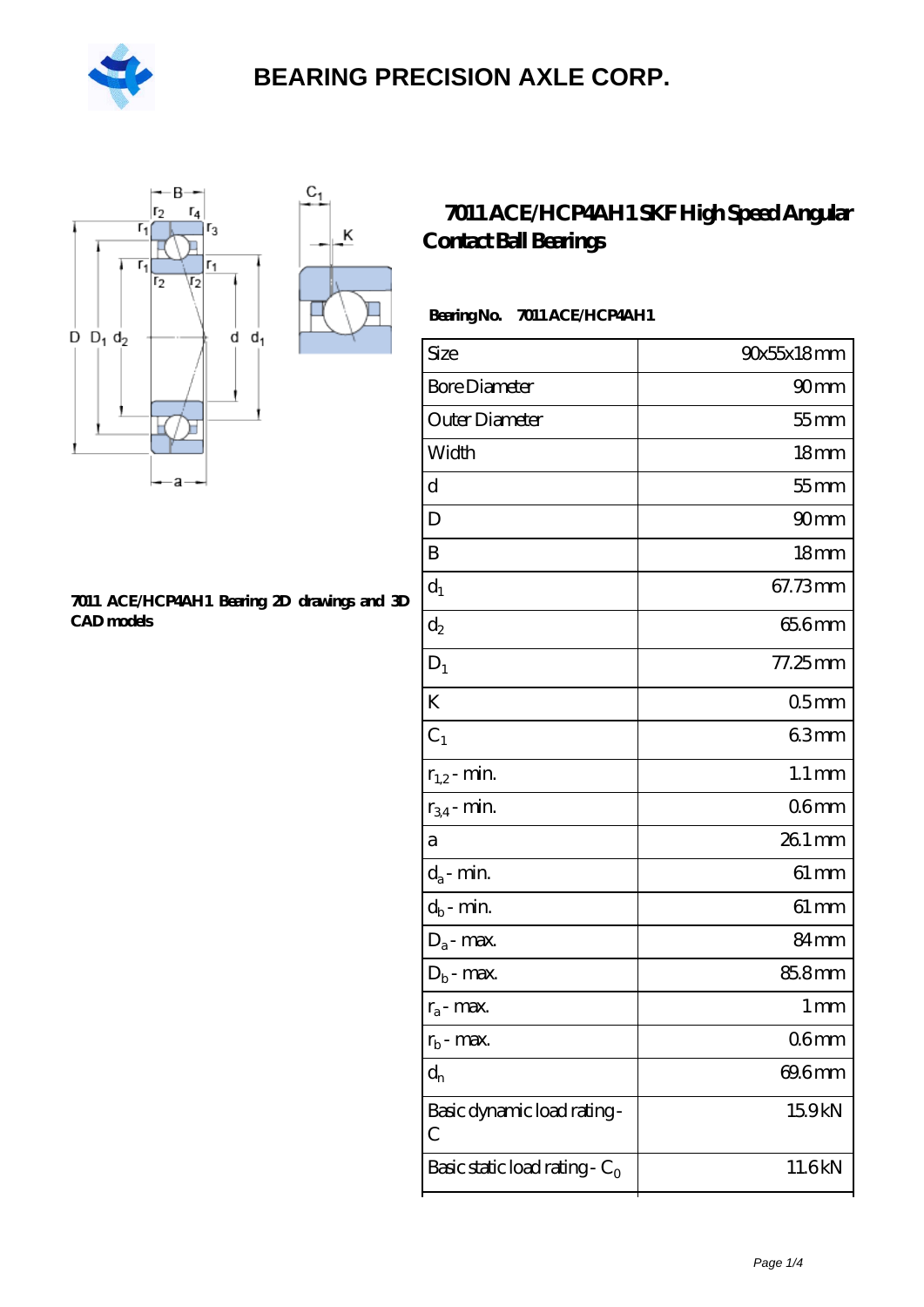

| 23000r/min<br>Limiting speed for grease<br>lubrication<br>Limiting speed for oil<br>35000mm/min<br>lubrication<br>Ball - $D_w$<br>7.938mm<br>Ball - z<br>24<br>5 <sub>cm3</sub><br>$G_{ref}$<br>Calculation factor - e<br>068<br>Calculation factor - $Y_2$<br>0.87<br>Calculation factor - $Y_0$<br>038<br>0.41<br>Calculation factor - $X_2$<br>092<br>Calculation factor - $Y_1$<br>1.41<br>Calculation factor - $Y_2$<br>0.76<br>Calculation factor - $Y_0$<br>Calculation factor - $X_2$<br>067<br>140N<br>Preload class $A - G_A$<br>Preload class $B - G_B$<br>430N<br>Preload class C - $G_C$<br>860N<br>Calculation factor - f<br>1.07<br>Calculation factor - $f_1$<br>0.99<br>Calculation factor - $f_{2A}$<br>1<br>Calculation factor - $f_{\mathcal{B}}$<br>1.03<br>Calculation factor - $f_{\chi}$<br>1.06<br>Calculation factor - f <sub>HC</sub><br>1.01<br>Preload class A<br>128N/micron<br>Preload class B<br>193N/micron<br>Preload class C<br>251 N/micron<br>67.73mm<br>$d_1$<br>65.6mm<br>$\mathrm{d}_2$ | Fatigue load limit - Pu | 049kN |
|---------------------------------------------------------------------------------------------------------------------------------------------------------------------------------------------------------------------------------------------------------------------------------------------------------------------------------------------------------------------------------------------------------------------------------------------------------------------------------------------------------------------------------------------------------------------------------------------------------------------------------------------------------------------------------------------------------------------------------------------------------------------------------------------------------------------------------------------------------------------------------------------------------------------------------------------------------------------------------------------------------------------------------|-------------------------|-------|
|                                                                                                                                                                                                                                                                                                                                                                                                                                                                                                                                                                                                                                                                                                                                                                                                                                                                                                                                                                                                                                 |                         |       |
|                                                                                                                                                                                                                                                                                                                                                                                                                                                                                                                                                                                                                                                                                                                                                                                                                                                                                                                                                                                                                                 |                         |       |
|                                                                                                                                                                                                                                                                                                                                                                                                                                                                                                                                                                                                                                                                                                                                                                                                                                                                                                                                                                                                                                 |                         |       |
|                                                                                                                                                                                                                                                                                                                                                                                                                                                                                                                                                                                                                                                                                                                                                                                                                                                                                                                                                                                                                                 |                         |       |
|                                                                                                                                                                                                                                                                                                                                                                                                                                                                                                                                                                                                                                                                                                                                                                                                                                                                                                                                                                                                                                 |                         |       |
|                                                                                                                                                                                                                                                                                                                                                                                                                                                                                                                                                                                                                                                                                                                                                                                                                                                                                                                                                                                                                                 |                         |       |
|                                                                                                                                                                                                                                                                                                                                                                                                                                                                                                                                                                                                                                                                                                                                                                                                                                                                                                                                                                                                                                 |                         |       |
|                                                                                                                                                                                                                                                                                                                                                                                                                                                                                                                                                                                                                                                                                                                                                                                                                                                                                                                                                                                                                                 |                         |       |
|                                                                                                                                                                                                                                                                                                                                                                                                                                                                                                                                                                                                                                                                                                                                                                                                                                                                                                                                                                                                                                 |                         |       |
|                                                                                                                                                                                                                                                                                                                                                                                                                                                                                                                                                                                                                                                                                                                                                                                                                                                                                                                                                                                                                                 |                         |       |
|                                                                                                                                                                                                                                                                                                                                                                                                                                                                                                                                                                                                                                                                                                                                                                                                                                                                                                                                                                                                                                 |                         |       |
|                                                                                                                                                                                                                                                                                                                                                                                                                                                                                                                                                                                                                                                                                                                                                                                                                                                                                                                                                                                                                                 |                         |       |
|                                                                                                                                                                                                                                                                                                                                                                                                                                                                                                                                                                                                                                                                                                                                                                                                                                                                                                                                                                                                                                 |                         |       |
|                                                                                                                                                                                                                                                                                                                                                                                                                                                                                                                                                                                                                                                                                                                                                                                                                                                                                                                                                                                                                                 |                         |       |
|                                                                                                                                                                                                                                                                                                                                                                                                                                                                                                                                                                                                                                                                                                                                                                                                                                                                                                                                                                                                                                 |                         |       |
|                                                                                                                                                                                                                                                                                                                                                                                                                                                                                                                                                                                                                                                                                                                                                                                                                                                                                                                                                                                                                                 |                         |       |
|                                                                                                                                                                                                                                                                                                                                                                                                                                                                                                                                                                                                                                                                                                                                                                                                                                                                                                                                                                                                                                 |                         |       |
|                                                                                                                                                                                                                                                                                                                                                                                                                                                                                                                                                                                                                                                                                                                                                                                                                                                                                                                                                                                                                                 |                         |       |
|                                                                                                                                                                                                                                                                                                                                                                                                                                                                                                                                                                                                                                                                                                                                                                                                                                                                                                                                                                                                                                 |                         |       |
|                                                                                                                                                                                                                                                                                                                                                                                                                                                                                                                                                                                                                                                                                                                                                                                                                                                                                                                                                                                                                                 |                         |       |
|                                                                                                                                                                                                                                                                                                                                                                                                                                                                                                                                                                                                                                                                                                                                                                                                                                                                                                                                                                                                                                 |                         |       |
|                                                                                                                                                                                                                                                                                                                                                                                                                                                                                                                                                                                                                                                                                                                                                                                                                                                                                                                                                                                                                                 |                         |       |
|                                                                                                                                                                                                                                                                                                                                                                                                                                                                                                                                                                                                                                                                                                                                                                                                                                                                                                                                                                                                                                 |                         |       |
|                                                                                                                                                                                                                                                                                                                                                                                                                                                                                                                                                                                                                                                                                                                                                                                                                                                                                                                                                                                                                                 |                         |       |
|                                                                                                                                                                                                                                                                                                                                                                                                                                                                                                                                                                                                                                                                                                                                                                                                                                                                                                                                                                                                                                 |                         |       |
|                                                                                                                                                                                                                                                                                                                                                                                                                                                                                                                                                                                                                                                                                                                                                                                                                                                                                                                                                                                                                                 |                         |       |
|                                                                                                                                                                                                                                                                                                                                                                                                                                                                                                                                                                                                                                                                                                                                                                                                                                                                                                                                                                                                                                 |                         |       |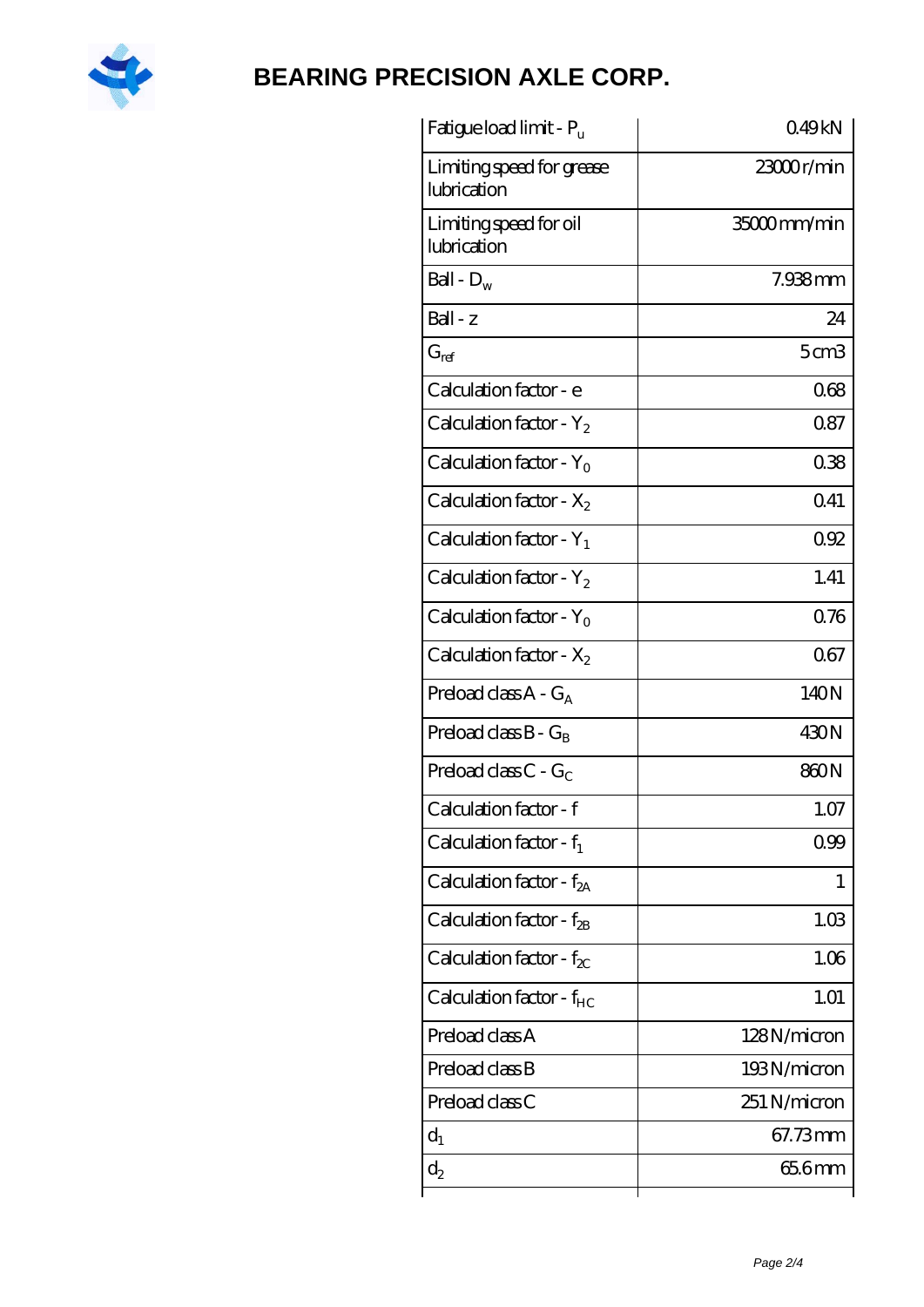

| $D_1$                                                         | $77.25$ mm          |
|---------------------------------------------------------------|---------------------|
| C <sub>1</sub>                                                | 63mm                |
| $r_{1,2}$ min.                                                | $1.1 \,\mathrm{mm}$ |
| $r_{34}$ min.                                                 | 06 <sub>mm</sub>    |
| $d_{a}$ min.                                                  | $61 \,\mathrm{mm}$  |
| $d_h$ min.                                                    | $61 \,\mathrm{mm}$  |
| $D_a$ max.                                                    | 84 <sub>mm</sub>    |
| $Db$ max.                                                     | 85.8mm              |
| $r_a$ max.                                                    | 1 <sub>mm</sub>     |
| $r_{\rm b}$ max.                                              | 06 <sub>mm</sub>    |
| $d_{n}$                                                       | 69.6mm              |
| Basic dynamic load rating C                                   | 15.9kN              |
| Basic static load rating $C_0$                                | 11.6kN              |
| Fatigue load limit $P_u$                                      | 049kN               |
| Attainable speed for grease<br>lubrication                    | 23000r/min          |
| Attainable speed for oil-air<br>lubrication                   | 35000r/min          |
| Ball diameter $D_w$                                           | 7.938mm             |
| Number of balls z                                             | 24                  |
| Reference grease quantity<br>$G_{ref}$                        | $5 \text{ cm}^3$    |
| Preload class $A G_A$                                         | 140N                |
| Static axial stiffness, preload<br>classA                     | $128N/\mu$ m        |
| Preload class $BG_R$                                          | 430N                |
| Static axial stiffness, preload<br>$\mathrm{class}\mathrm{B}$ | 193N/μ m            |
| Preload class C $G_C$                                         | 860N                |
| Static axial stiffness, preload<br>classC                     | 251 N/µ m           |
| Calculation factor f                                          | 1.07                |
| Calculation factor $f_1$                                      | 099                 |
| Calculation factor $f_{2A}$                                   | 1                   |
|                                                               |                     |